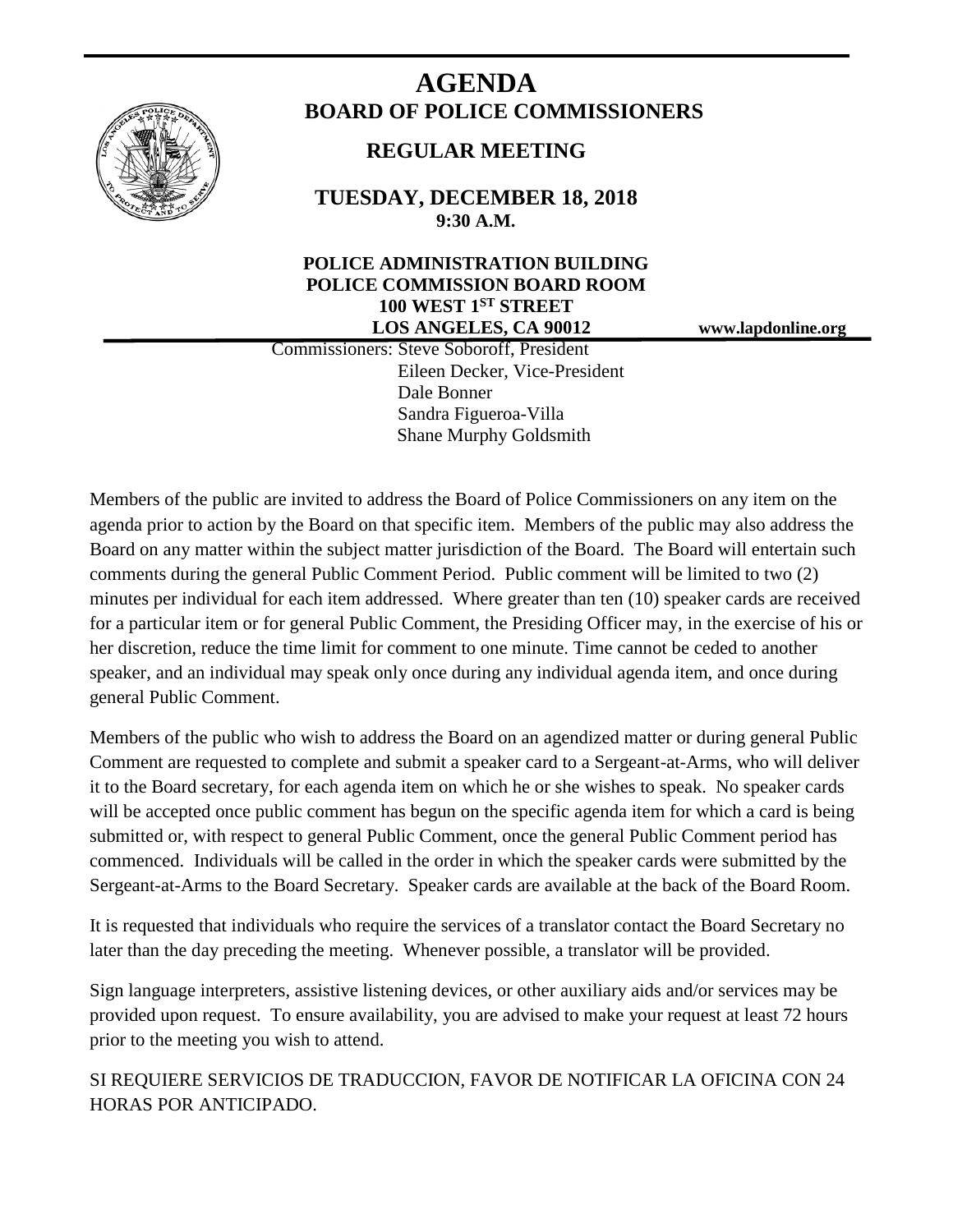#### 1. **CONSENT AGENDA ITEMS**

A. DEPARTMENT'S REPORT, dated December 14, 2018, relative to a monetary donation in the amount of \$35,000.00, from the Los Angeles Police Foundation, to be used to reconfigure the existing conference room into a Community Safety and Operations Center, for the benefit of Operations-West Bureau, as set forth. [\[BPC #18-0406\]](http://www.lapdpolicecom.lacity.org/121818/BPC_18-0406.pdf)

Recommendation(s) for Board action:

RECEIVE the Department's report and TRANSMIT to the Mayor and City Council for acceptance.

B. DEPARTMENT'S REPORT, dated December 12, 2018, relative to a monetary donation in the amount of \$100.00, from the Valley Traffic Advisory Council, to be used to reimburse two Officers for the Child Passenger Safety re-certification training fee, for the benefit of Valley Traffic Division, as set forth. [\[BPC #18-0403\]](http://www.lapdpolicecom.lacity.org/121818/BPC_18-0403.pdf)

Recommendation(s) for Board action:

APPROVE the Department's report and ACCEPT the donation.

C. DEPARTMENT'S REPORT, dated December 12, 2018, relative to a monetary donation in the amount of \$10,500.00, from the Air Support Angeles Foundation, to be utilized to support Wings Ceremonies, special events, cable service, and supplies, for 2019, for the benefit of Air Support Division, as set forth. **[\[BPC #18-0404\]](http://www.lapdpolicecom.lacity.org/121818/BPC_18-0404.pdf)** 

Recommendation(s) for Board action:

APPROVE the Department's report and ACCEPT the donation.

D. DEPARTMENT'S REPORT, dated December 14, 2018, relative to a monetary donation in the amount of \$2,190.00, from the Los Angeles Dodgers, LLC., to be utilized for food and recreational activities and events, for the benefit of the Headquarters Cadet Post, as set forth. **IBPC #18-0405** 

Recommendation(s) for Board action:

APPROVE the Department's report and ACCEPT the donation.

#### **REGULAR AGENDA ITEMS**

A. DEPARTMENT'S REPORT, dated December 10, 2018, relative to the Los Angeles Police Department's 2018 third quarter report on Homelessness, as set forth.

[\[BPC #18-0407\]](http://www.lapdpolicecom.lacity.org/121818/BPC_18-0407.pdf)

Recommendation(s) for Board action:

APPROVE the Department's report and TRANSMIT concurrently to the Mayor and City Council.